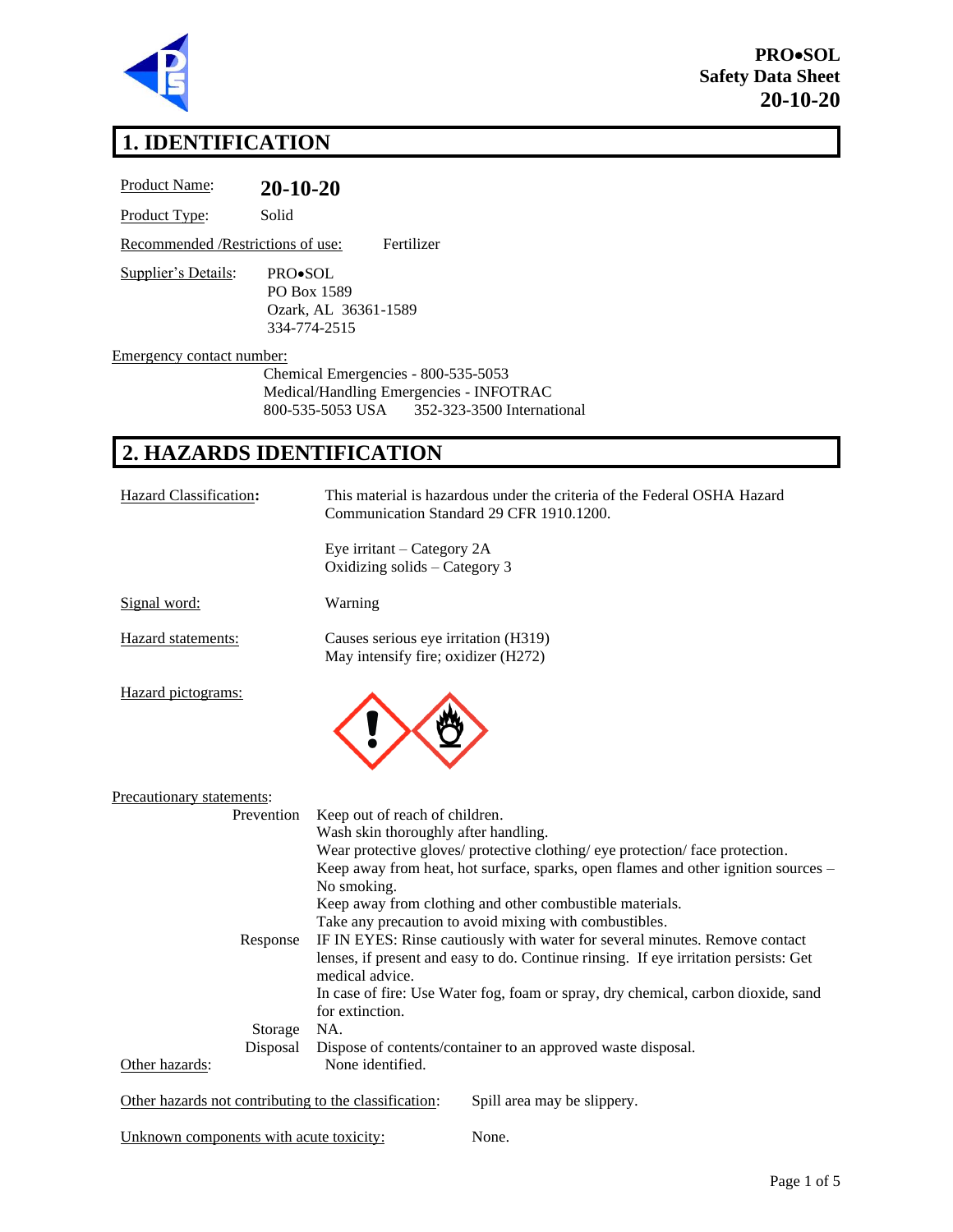

### **3. COMPOSITION/INFORMATION ON INGREDIENTS**

This product is a mixture

| Chemical name/component | CAS#             | Concentration |
|-------------------------|------------------|---------------|
| Potassium Nitrate       | 7757-79-1        | $>35 - 50\%$  |
| <b>Ammonium Nitrate</b> | 6484-52-2        | $>25 - 40\%$  |
| Monoammonium Phosphate  | 7722-76-1        | $>10 - 25\%$  |
| Fe EDTA                 | 15708-41-5       | $< 1\%$       |
| Mn EDTA                 | 15375-84-5       | $< 1\%$       |
| Cu EDTA                 | 14025-15-1       | $< 1\%$       |
| Zn EDTA                 | 14025-21-9       | $< 1\%$       |
| Sodium Borate           | 12280-03-4       | $< 0.1\%$     |
| Sodium Molybdate        | $10102 - 40 - 6$ | $< 0.1\%$     |

### **4. FIRST-AID MEASURES**

Description of first aid measures:

| Eye Contact - If in eyes:   | Flush with water for 15 minutes. Call a doctor for treatment if irritation persists.                                                                                                                                                          |
|-----------------------------|-----------------------------------------------------------------------------------------------------------------------------------------------------------------------------------------------------------------------------------------------|
| Skin Contact - If on skin:  | Wash thoroughly with soap and water. Launder clothing before reuse.                                                                                                                                                                           |
| Inhalation - If inhaled:    | Remove affected person from source of exposure. Call 911 if breathing is difficult.                                                                                                                                                           |
| Ingestion - If ingested:    | Do not induce vomiting. Get medical attention. Have the product label with you when                                                                                                                                                           |
|                             | calling a doctor or going for treatment.                                                                                                                                                                                                      |
| $\sim$ $\sim$ $\sim$ $\sim$ | $\cdots$<br>$\mathbf{A}$ , and a set of the set of the set of the set of the set of the set of the set of the set of the set of the set of the set of the set of the set of the set of the set of the set of the set of the set of the set of |

Indication of any immediate medical attention and special treatment needed: No additional information available.

### **5. FIRE-FIGHTING MEASURES**

| Extinguishing media:             |                                                                               |
|----------------------------------|-------------------------------------------------------------------------------|
| Suitable extinguishing media:    | Water fog, foam or spray, dry chemical, carbon dioxide, sand                  |
| Unsuitable extinguishing media:  | None                                                                          |
| Special hazards arising from the | Material is not combustible. Product packaging is not self-ignitable, but may |
| substance or mixture:            | support combustion.                                                           |
|                                  |                                                                               |
| Advice for firefighters:         |                                                                               |
| Firefighting instructions:       | Use extinguishing media appropriate for the surrounding materials.            |
| Protection during                | Wear appropriate protective equipment and self-contained breathing apparatus  |
| firefighting:                    | (SCBA) with a full face-piece operated in positive pressure mode.             |
|                                  |                                                                               |

Other information: Do not allow run-off from fire-fighting to enter drains or water courses.

### **6. ACCIDENTAL RELEASE MEASURES**

#### Personal precautions, protective equipment, and emergency procedures:

Use protective equipment to prevent contact with skin and eyes or inhalation of dust. Use site specific emergency procedures if product is released. Prevent entry to sewers and public surface waters per site specific containment procedures.

Methods and material for containment and cleaning up:

Use mechanical means. Store material in suitable containers for recycle or disposal. Minimize dust generation.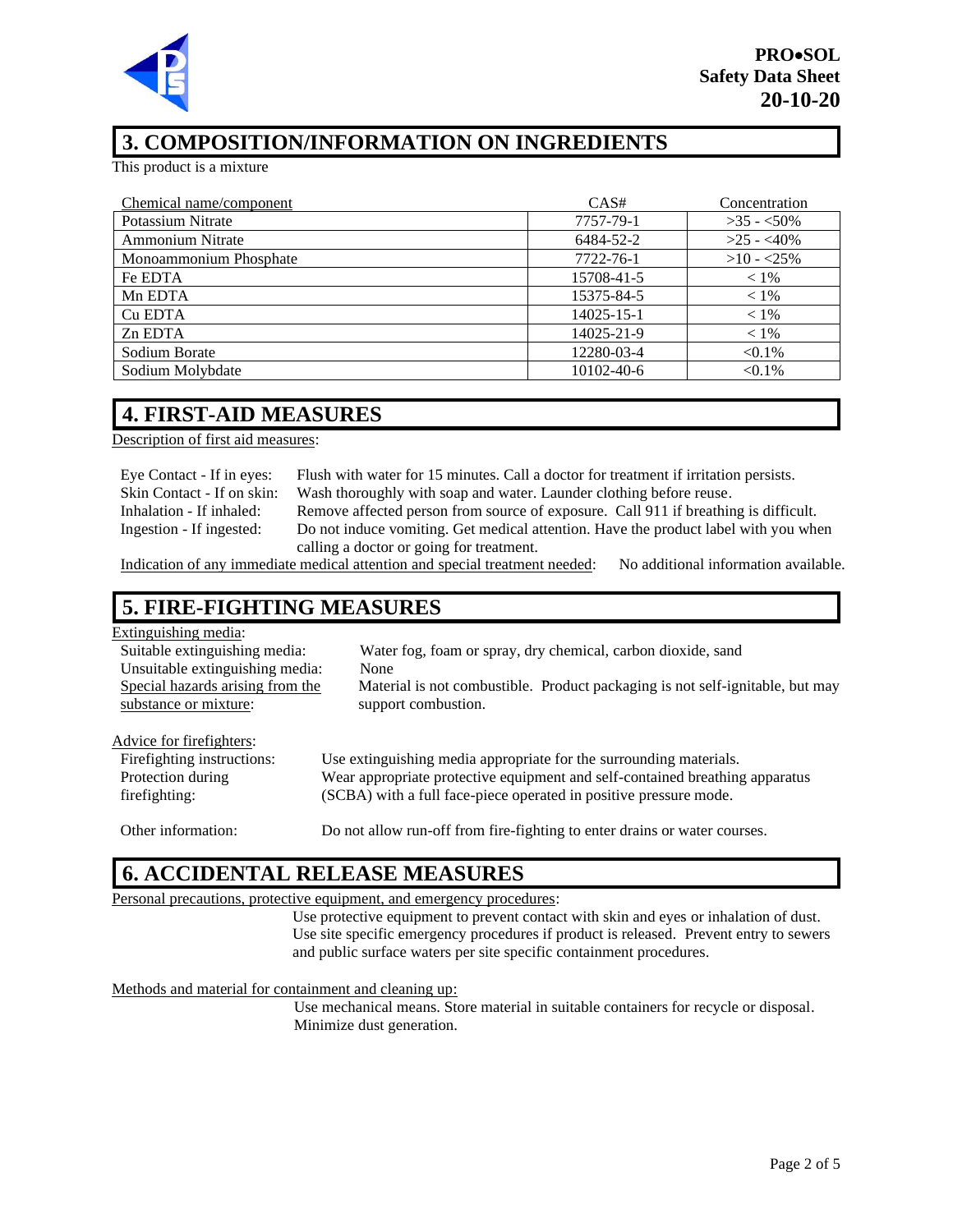

### **7. HANDLING AND STORAGE**

Precaution for safe handling: Avoid contact with skin and eyes. After handling, wash hands thoroughly with soap and water. Avoid generating and breathing dust. Wash before eating and drinking.

Safe Storage conditions: Store in a dry, cool, and well-ventilated area. Protect from weather.<br>Incompatible materials: Strong alkaline or acid compounds. Strong alkaline or acid compounds.

### **8. EXPOSURE CONTROL/PERSONAL PROTECTION**

Exposure limits are listed below, if they exist: Component Regulation Type of listing Value/Notation Dust – inhalable particles  $ACGH$  TWA 10 mg/ m<sup>3</sup> Dust – respirable particles  $ACGH$   $TWA$  3 mg/ m<sup>3</sup> Copper compounds **OSHA / ACGIH / NIOSH TWA** / 1 mg/m<sup>3</sup>/ 1 mg/m<sup>3</sup> Manganese compounds ACGIH / NIOSH TWA  $0.02$  mg/m<sup>3</sup>/ 1 mg/m<sup>3</sup> Molybdenum, soluble compounds ACGIH TWA 0.5 mg/m<sup>3</sup> Zinc compounds (dust)  $ACGH$  TWA 10 mg/m<sup>3</sup>

Engineering controls: Use adequate ventilation to prevent exposure. Personal protective measures: Hand protection: Wear suitable protective gloves to prevent direct exposure. Eye protection: Safety glasses with side shields or tight fitting goggles. Skin and body protection: Wear long sleeved clothing or other suitable clothing to prevent skin exposure. Respiratory protection: Where dust is generated and appropriate engineering controls cannot maintain acceptable levels, use appropriate respiratory protection equipment to prevent inhalation of materials. Special requirements for PPE, protective clothing or respirators: No specialty PPE requirements beyond those previously identified.

# **9. PHYSICAL AND CHEMICAL PROPERTIES**

| Physical state:                  | Solid                       | Evaporation rate:      | <b>NA</b>                |
|----------------------------------|-----------------------------|------------------------|--------------------------|
| Color:                           | Pale Blue                   | Vapor pressure:        | <b>NA</b>                |
| Odor:                            | Slight metallic             | Vapor density:         | NA.                      |
| Odor threshold:                  | <b>NA</b>                   | Relative density       | $62$ lbs/ft <sup>3</sup> |
| $pH$ :                           | 4.0-5.0 at 5% concentration | Solubility:            | 100% soluble in water    |
| Melting point/freezing point:    | <b>NA</b>                   | Partition coefficient: | <b>NA</b>                |
| Initial boiling point/range:     | <b>NA</b>                   | Auto ignition temp:    | <b>NA</b>                |
| Flashpoint:                      | <b>NA</b>                   | Decomposition          | <b>NA</b>                |
|                                  |                             | temp:                  |                          |
| Flammability (solid gas):        | <b>NA</b>                   | Viscosity:             | NA.                      |
| Upper/lower flammability limits: | <b>NA</b>                   |                        |                          |
| Upper/lower explosive limits:    | <b>NA</b>                   |                        |                          |

Other information: No additional information.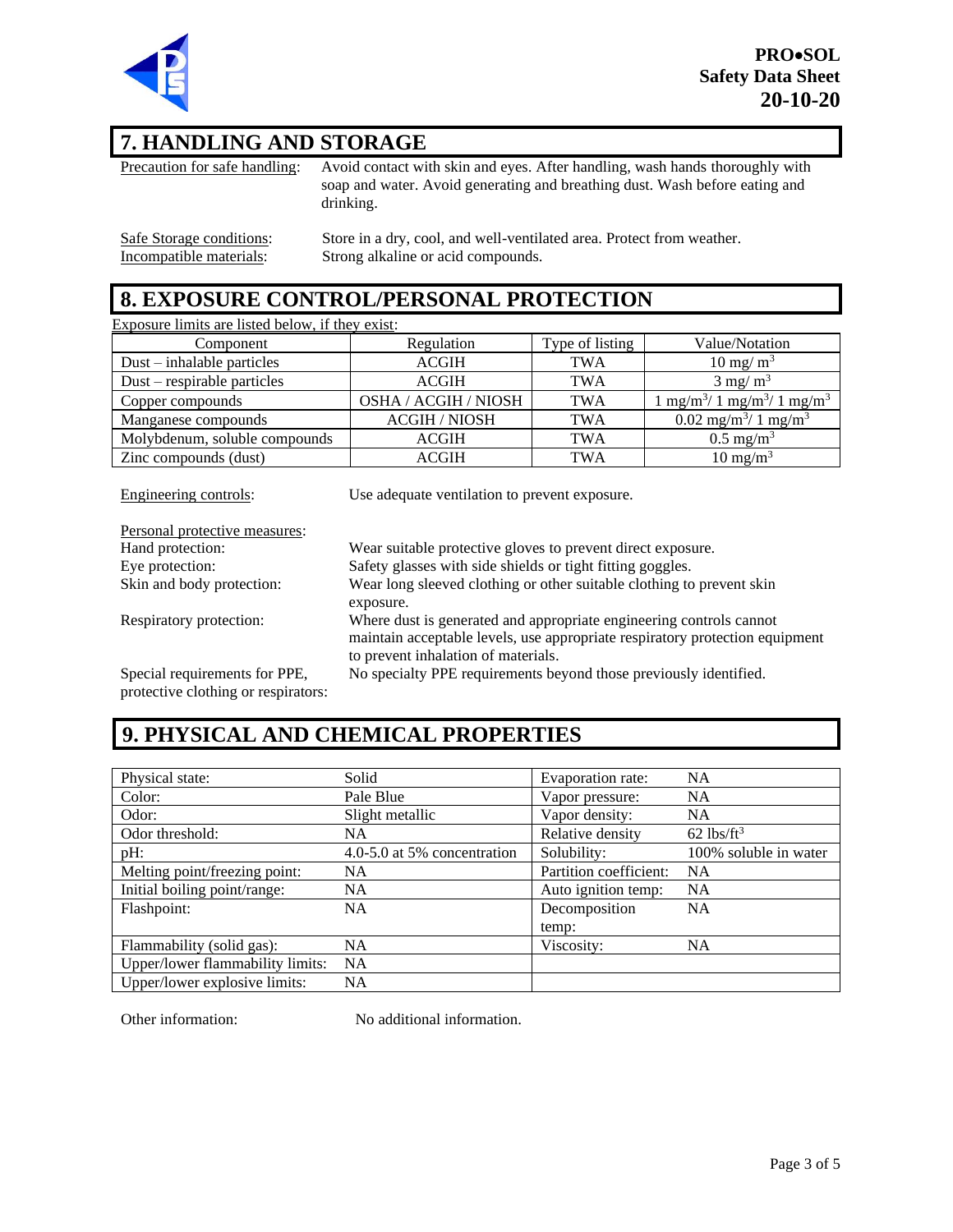

### **10. STABILITY AND REACTIVITY**

| Reactivity:                       | The product is reactive.                                                                                                                                                                                                                                                                                                                                                                                                                                                                                   |  |
|-----------------------------------|------------------------------------------------------------------------------------------------------------------------------------------------------------------------------------------------------------------------------------------------------------------------------------------------------------------------------------------------------------------------------------------------------------------------------------------------------------------------------------------------------------|--|
| Chemical stability:               | The product is considered an oxidizer.                                                                                                                                                                                                                                                                                                                                                                                                                                                                     |  |
| Other:                            |                                                                                                                                                                                                                                                                                                                                                                                                                                                                                                            |  |
| Hazardous reactions:              | The product reacts with combustible materials and increases combustion even in the<br>absence of air. Reacts with many compounds e.g.: with organic material, with combustible<br>materials, with (some) metals and their compounds and with (strong) reducers. Reacts with<br>(some) acids: release of toxic and corrosive gases/vapors (nitrous vapors). Heating under<br>strong confinement (e.g. in tubes or drains) may lead to a violent reaction or explosion. Can<br>melt and decompose in a fire. |  |
| Conditions to avoid:              | Avoid high temperatures. Prevent contact with moisture or incompatible materials.                                                                                                                                                                                                                                                                                                                                                                                                                          |  |
| Incompatible materials:           | Keep substance away from: strong acids, strong bases and oxidation agents, combustible<br>materials, reducing agents, organic materials, metal powders, chromates, chlorates, copper,                                                                                                                                                                                                                                                                                                                      |  |
|                                   | zinc, aluminum.                                                                                                                                                                                                                                                                                                                                                                                                                                                                                            |  |
| Hazardous decomposition products: | On heating/burning: release of toxic and corrosive gases/vapors nitrous<br>vapors. Decomposes on exposure to temperature rise: release of oxygen<br>Reacts with (some) acids: release of toxic and corrosive gases/vapors.                                                                                                                                                                                                                                                                                 |  |

### **11. TOXICOLOGICAL INFORMATION**

| Likely routes of exposure:                                         | Inhalation, Ingestion, Skin contact, Eye contact                                                  |                |
|--------------------------------------------------------------------|---------------------------------------------------------------------------------------------------|----------------|
| Symptoms/injuries after inhalation:                                | High concentrations of dust may irritate the throat and<br>respiratory system and cause coughing. |                |
| Symptoms/injuries after Ingestion:                                 | Harmful if swallowed.                                                                             |                |
| Symptoms/injuries after skin contact:                              | Prolonged contact may cause skin irritation                                                       |                |
| Symptoms/injuries after eye contact:                               | Causes serious eye irritation.                                                                    |                |
| Acute toxicity:                                                    | Mixture based on components' toxicity.                                                            |                |
| Reproductive toxicity:                                             | No relevant data found.                                                                           |                |
| Specific Target Organ Toxicity-S E:                                | No relevant data found.                                                                           |                |
| Specific Target Organ Toxicity-R E:                                | No relevant data found.                                                                           |                |
| Carcinogenicity:                                                   | Not classified                                                                                    |                |
| NTP (National Toxicology Program):                                 |                                                                                                   | Not classified |
| IARC (International Agency for Research on Cancer):                |                                                                                                   | Not classified |
| ACGIH (American Conference of Governmental Industrial Hygienists): |                                                                                                   | Not classified |

### **12. ECOLOGICAL INFORMATION**

| Toxicity:                      | No testing data available.                                 |
|--------------------------------|------------------------------------------------------------|
| Persistence and degradability: | No data is available on the degradability of this product. |
| Bioaccumulative potential:     | No data is available.                                      |
| Mobility in soil:              | No data is available.                                      |
| Other adverse effects:         | No further relevant information available.                 |

### **13. DISPOSAL CONSIDERATIONS**

Waste treatment methods: Recommend recycling excess product if at all possible. Avoid sewage and landfill disposal. Place contaminated material in suitable, labeled containers for disposal. See section 8 for exposure control information.